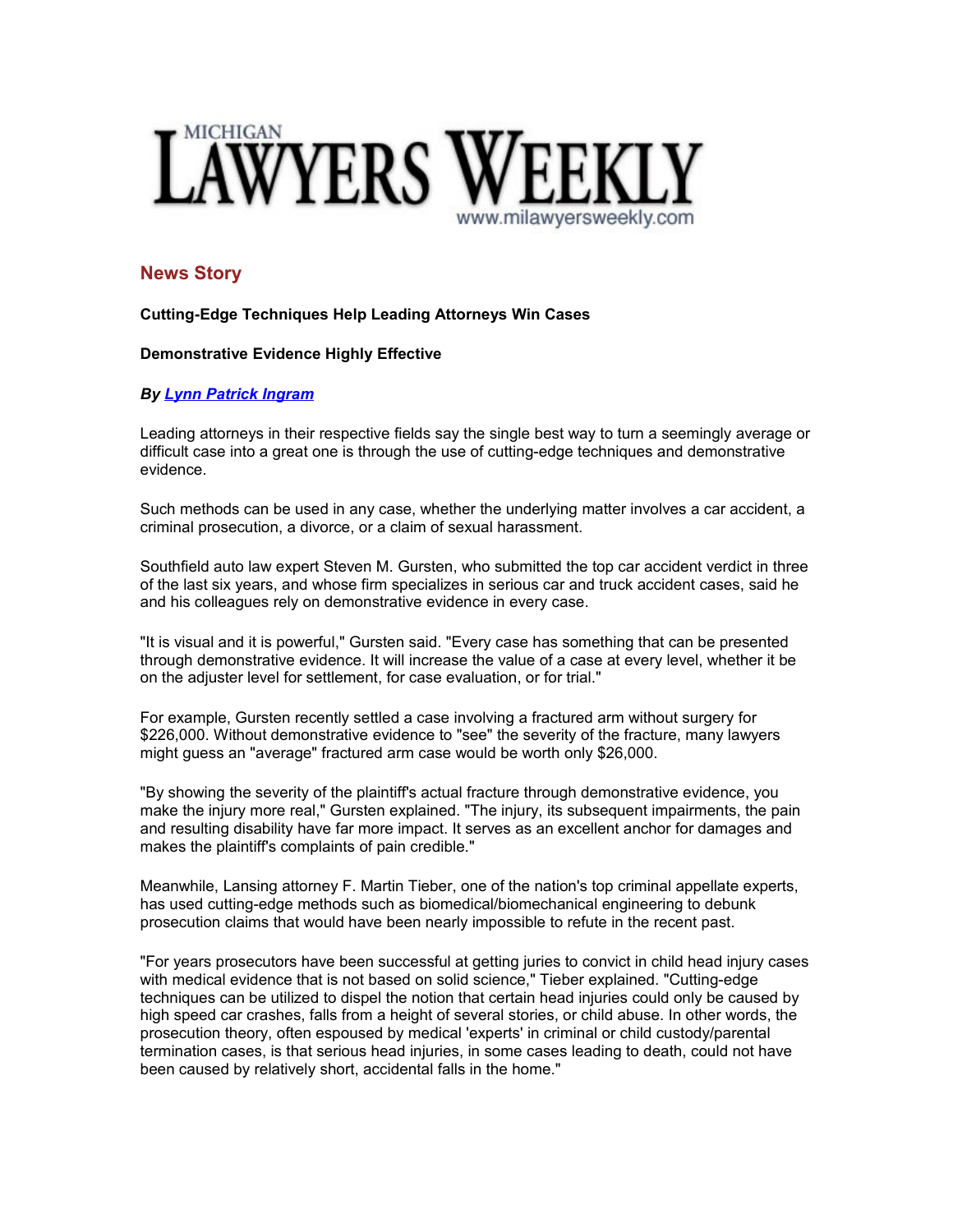Civil defense lawyers at the top of their games also know and understand the merits of cuttingedge technology.

Birmingham employment specialists Thomas Kienbaum and Elizabeth Hardy said that, even though employment litigation typically does not present as much opportunity for demonstrative evidence as complex products liability or commercial cases, there are still some relatively novel techniques that will materially impact the trial of an employment case.

"The most readily applied tool is the properly edited video deposition," Hardy explained. "Critical cross examination points are organized on a disc and readied for presentation to the jury, on screen, by command. The witness — if he changes his story at trial — is then confronted with a segment of his prior testimony flashed on screen with the printed text appearing below his image. The jury observes the witness, and hears and reads his prior testimony, thus maximizing the impact."

Finally, innovative methods can even be used in domestic relations cases, where experts say demonstrative evidence is not the norm.

Bloomfield Hills family law guru Richard S. Victor said there are certainly instances where it takes a veteran to overcome a difficult obstacle.

"In cases where there is a dispute as to the value of a 'cash business' — a party store, restaurant, gas station, or beauty salon, for example — where the business owner is claiming that the income received, which should be used for not only valuing the business but also in determining child and spousal support, should be the income reported on the tax returns, and the other spouse wants the 'real' amount to be found in order to have a fair distribution of property and support, we sometimes have to be creative," Victor told Lawyers Weekly.

### **Gen-X No-Fault**

Gursten said in this age of "increased juror skepticism and cynicism," demonstrative evidence helps you connect to jurors who don't want to listen to lawyers.

"It is an important way to connect to the new 'Generation-X' jurors, who want to see things for themselves and make up their own minds," he said. "Using demonstrative evidence allows me to take the case out of the realm of two competing lawyers with competing arguments and conflicting experts. It allows me to give the jurors something they can point to and say, 'That is why we are here. That is why the plaintiff is in pain.' Even the most cynical jurors can be persuaded if they can see and understand why the plaintiff's injury is causing the pain, impairment and disability the plaintiff is complaining of."

According to Gursten, any injury can be presented visually with demonstrative evidence.

"You are only limited by your creativity and imagination," he explained. "A bone fracture can be documented by obtaining the X-ray films and turning it into a positive image so the fracture can be clearly shown. A disc herniation or bulge can be shown by the MRI or CT images. For nearly any surgery, I often obtain the videotapes of the operation by ordering the video of the surgery from an orthopedic college and having the surgeon narrate what he did during his deposition."

If the defense theme is that this was "just a little outpatient procedure" or "just a scope and poke," and not a significant ordeal for the plaintiff, "it becomes quite relevant to show a jury what my client really has gone through and why they are having the problems they are after a surgery," Gursten explained. "Defense lawyers simply can't have it both ways."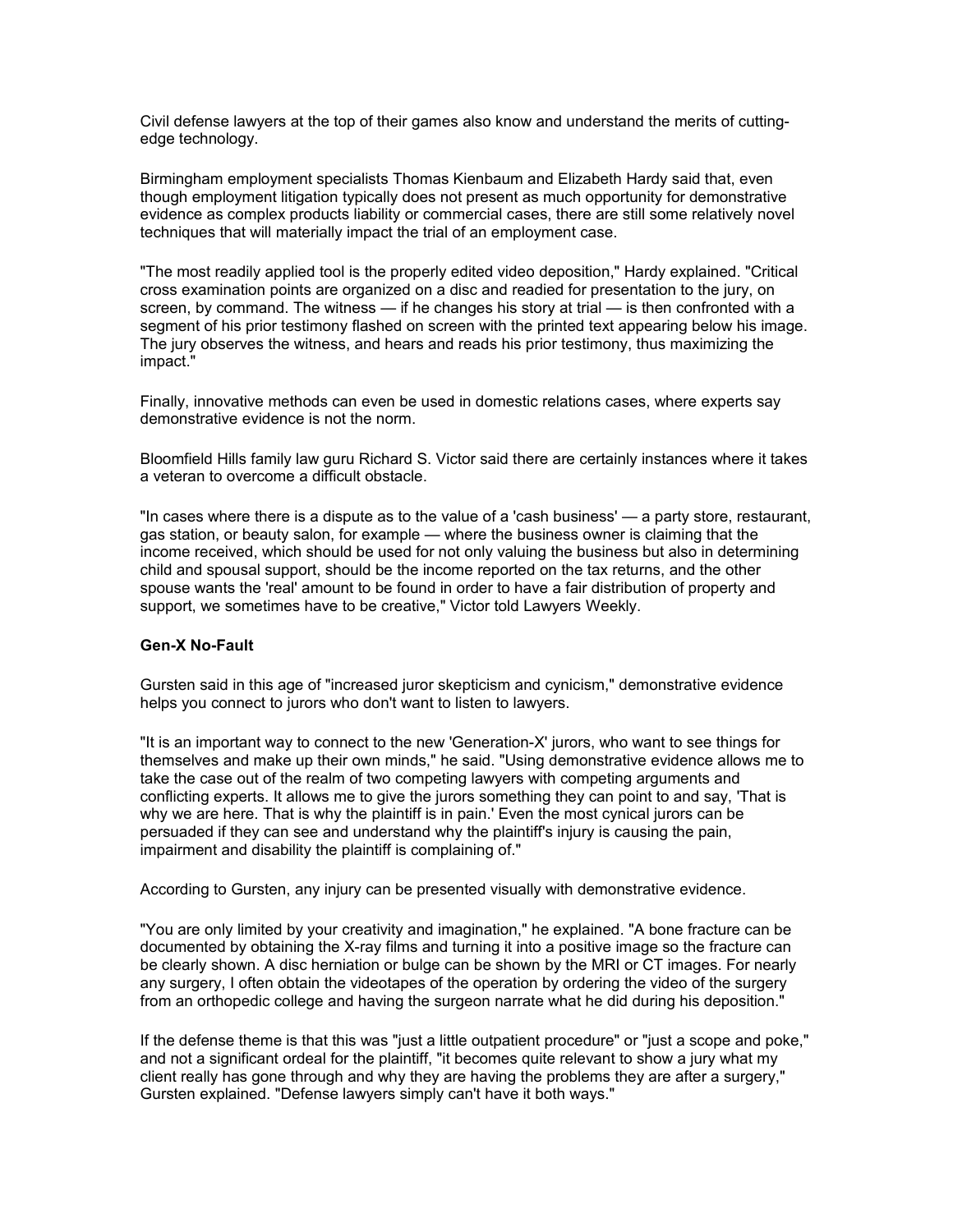Perhaps the biggest challenge for demonstrative evidence is brain injuries, where it is often impossible to show the actual injury, Gursten pointed out.

"In these cases, video such as T-MAC or computer animation of the brain, can be used," he noted. "These illustrative aids can still show the areas of impairment, the mechanism of injury, and how the plaintiff was injured."

Microscopic injuries — such as diffuse axonal injury, shearing, and cavitation — that can cause severe injury or even death but won't show up on diagnostic tests can still be shown by demonstrative evidence video and illustrations so the jury can learn about the injury, Gursten explained.

"Even normal tests are still important in showing that there are no other possible explanations for why the plaintiff is having the problems that she or he is having — like space occupying masses, tumors, lesions, and so forth," he said.

Because he handles only auto and truck crash cases, Gursten said there is a second important reason why he always incorporates demonstrative evidence.

"One of the three prongs of the statutory definition of serious impairment of body function is that the plaintiff show an 'objective manifestation.' Using demonstrative evidence allows me to show the actual injury the plaintiff has suffered and easily satisfy the proof required for that first statutory requirement of proof," he said, adding that lawyers need to remember that you do not have to show the "exact" injury.

"It can still be an illustrative example of the injury the plaintiff has suffered," he advised. "Our law of objective manifestation is not the same as objective proof. Indeed, in *Kreiner* [*v. Fischer*] our Supreme Court only indicated that an injury has to be 'medically documented.' This phrase is far less demanding than the old standard of 'subject to medical measurement.' It is even arguably lower than the former standard of something that is 'medically identifiable and that has a physical basis.'"

Therefore, "if a doctor is able to diagnose an injury, the objective manifestation element of the threshold should be satisfied," Gursten stated. "But if the goal is to present in a visually impactful manner so you can recover the fullest measure of damages for your client, it only makes sense to try to show the plaintiff's own injury when you are able to."

Tieber said he recently retained Dr. Chris A. Van Ee, a leading biomedical engineer with Design Research Engineering in Novi, to help him with a murder case.

Dr. Van Ee used a specially designed crash test dummy to conduct tests on the stairway where Tieber's client said the baby, who subsequently died from head injuries, had slipped out of his arms as he tripped going down the stairs at a fast pace.

"The HIC [head injury criteria] values registered during the testing were more than sufficient to have caused the injuries that led to death according to Van Ee and a prominent pediatric neurosurgeon who also testified," Tieber explained. "Their conclusions were supported by actual testing, as opposed to the claims of nearly a dozen prosecution medical experts who based their claims that the injuries received could not have been caused by the accident described by the client on anecdote and conjecture. Thus, the defense presentation, unlike the prosecution's claims, was in line with recently revised MRE 702 and 703."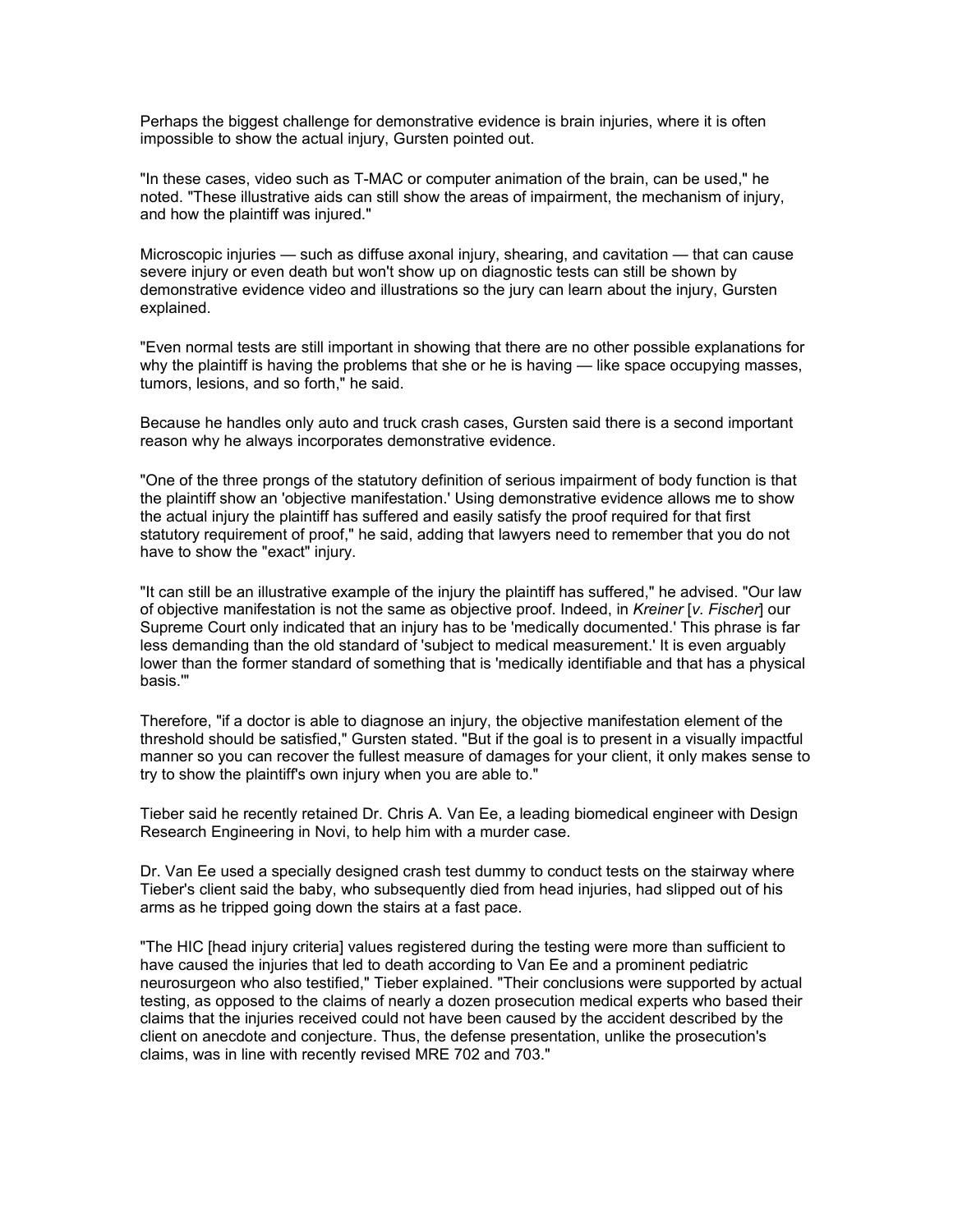Tieber said Dr. Van Ee was able to put together data and film of the actual crash test to create a very effective computer generated video presentation.

"His on-site testing and his presentation and testimony, combined with the testimony of the pediatric neurosurgeon, was sufficient to overturn a bench-tried murder conviction obtained through the claims of prosecution medical experts," he explained.

Finally, Tieber recommended attorneys handling cases in this area always research the latest findings before approaching litigation and using cutting-edge science.

"A review of the work of national leaders in the areas of biomedical and biomechanical engineering makes it clear that there are ongoing developments in the science of pediatric head injury," he stated.

#### **Breaking New Ground**

Even in areas where demonstrative evidence is not prominent, practitioners are taking advantage of cutting-edge techniques to take their cases to the next level.

In addition to high-tech video depositions, Kienbaum said his firm uses software such as TrialDirector or Sanction to bring timelines and charts to life.

"Mind-dulling numbers spring on to a screen in an easy-to-grasp bar chart format as the lawyer summarizes them," he explained. "A timeline develops as the speaker moves chronologically forward with key subsections popping up on command and highlighting important points."

This technology, Kienbaum noted, "takes full advantage of the principle that jury absorption is maximized when a jury not only hears, but also sees and observes a moving image."

Victor and his clients have also benefited from living on the cutting-edge of technology. In cases involving a dispute over the value of a cash business, Victor said he often has to get "creative."

"We try to find some record of the 'second set of books' often kept by the business owner. They may be nothing more than sheets of paper," Victor explained. "In one case it was a daily log of cash in and money out. The wife found about six weeks of these documents in the trash and took them to the lawyer who, through the use of a forensic accountant, was able to determine how much money the business grossed yearly. Obviously those records did not coincide with the reported records to the IRS and the case settled quickly."

Victor has also used cell phone records and videos to win tough cases.

In one, he represented a young father who had to have supervised visitation with a child born out of wedlock because of allegations that he did not know how to care for the child. The child's mother was permitted to select the person who supervised the visits, which led to various problems.

"The young man told me this woman harassed him and tried to 'bait' him in front of his young son," Victor recalled. "I told him to stay outside during the next visit and I would have the visit videotaped to see what was going on. Sure enough, when I saw the tape, the young father was very good with his son and the boy ran to his dad, showing love and affection. But the supervisor made very disparaging remarks and did everything she could do get him to lose his temper and say or do something hostile."